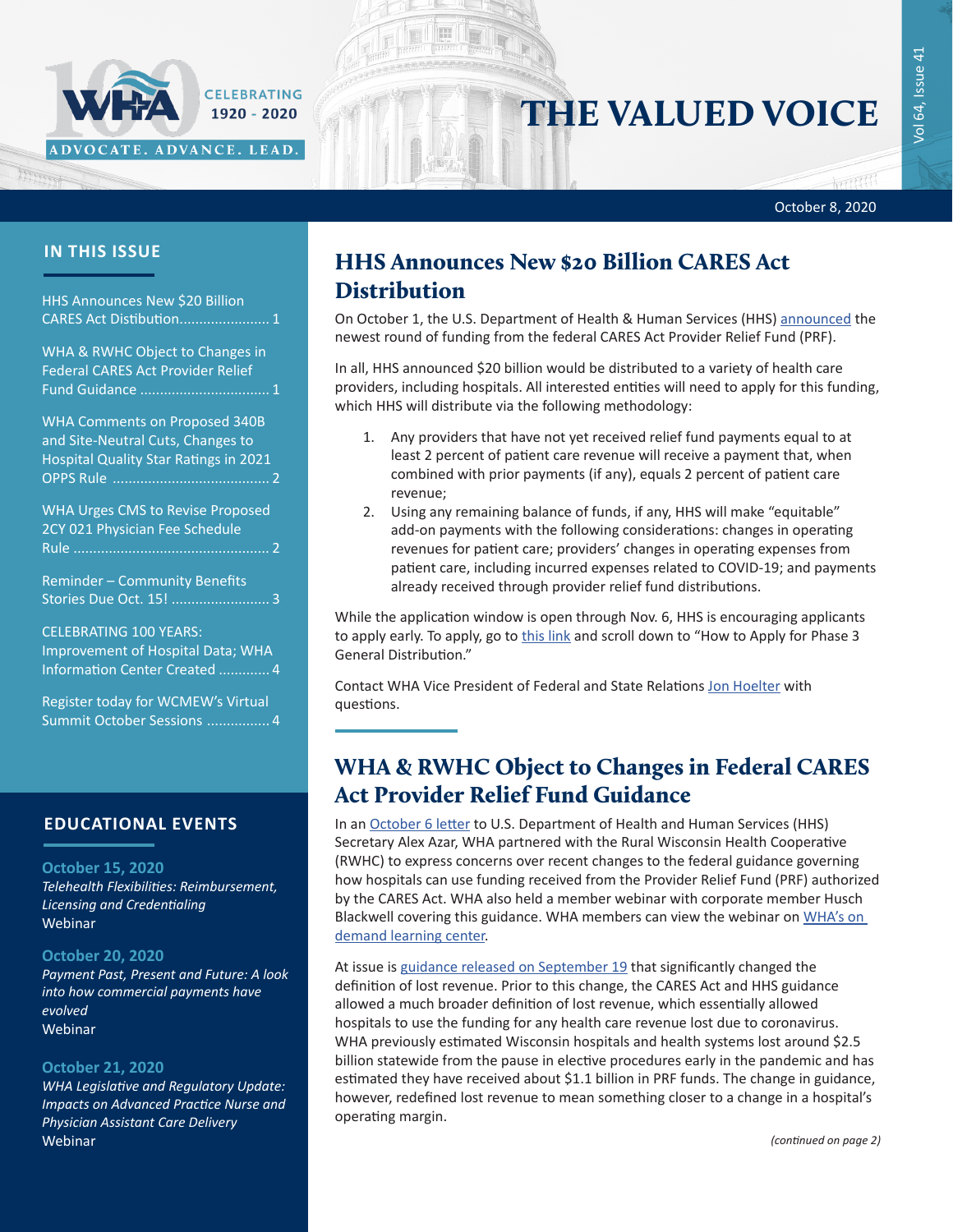### <span id="page-1-0"></span>*(WHA & RWHC Object to Changes in Federal CARES Act Provider Relief Fund Guidance . . . Continued from page 1)*

The change in guidance has created significant confusion and uncertainty over how hospitals will be able to spend COVID relief dollars. In the letter, WHA and RWHC noted that hospitals were led to understand both by a plain reading of the statute and initial guidance from HHS that lost revenue would be just that. However, as both noted in the letter, "All too often, our members make the best financial decisions they can with the information at hand only to have the rug swept out from under them as rules change midstream. This is unfortunately another example of that." The letter requests that HHS revert back to the former definition of lost revenue, which is more in line with the federal statute and Congress' original intent for these funds.

WHA has raised this issue with Wisconsin's Congressional Delegation and is continuing to ask for their support in ensuring HHS allows hospitals to use these funds in a way that is consistent with Congressional intent.

For more information, contact WHA Vice President of Federal and State Relations [Jon Hoelter](mailto:jhoelter@wha.org).

## WHA Comments on Proposed 340B and Site-Neutral Cuts, Changes to Hospital Quality Star Ratings in 2021 OPPS Rule

In its [comment letter](https://www.wha.org/HealthCareTopics/Documents/OPPS2021WHACommentLetter10-5-2020.pdf) submitted to the Centers for Medicare and Medicaid Services (CMS) October 5, WHA expressed continued concerns about CMS' proposed cuts to 340B hospitals and hospital outpatient departments (HOPDs) in the proposed CY 2021 Hospital Outpatient Prospective Payment (OPPS) rule. Among other comments, WHA also noted both appreciation and caution over proposed changes to the CMS hospital quality star ratings.

In the proposed rule, CMS proposes either keeping the current policy of paying most 340B hospitals the Average Sales Price (ASP) minus 22.5% or imposing an even lower rate of ASP minus 28.7%. WHA noted that, for the proposed cut, CMS relied on a survey hospitals responded to in the midst of the pandemic, making the survey information inadequate and incomplete.

Given that the 340B program was designed to help hospitals "stretch scarce federal resources," and that the cuts are currently under appeal in the U.S. Court system, WHA urged CMS to abandon any level of cuts.

The proposed payment rule continues the policy of paying clinic visit services in grandfathered off-campus HOPDs at the physician fee schedule rate, which is 40% of the OPPS rate. Like the 340B program, WHA noted this issue is also under appeal in the courts and that hospitals should not have to shoulder these cuts during a pandemic that is severely stressing hospital resources. WHA also wrote that many of these HOPDs were previously physician clinic offices that were in jeopardy of closing due to poor patient mixes and low payment rates under the physician fee schedule. Forcing HOPDs to continue accepting these lower rates could jeopardize the ability to sustain access to care.

WHA also expressed both optimism and concern over proposals by CMS to overhaul the hospital quality star rating system. WHA has previously commented to CMS with concerns about the complexity of the star rating method, the unreliability of the results, and the inability of our members to use these ratings in a meaningful way. While it is encouraging that CMS has heard the feedback from WHA and others, WHA cautioned CMS against implementing these changes too quickly. WHA wrote that prior to refreshing proposed star ratings changes, CMS should ensure changes to methods have been finalized and a process is put in place to include an independent audit that ensures current and future changes are implemented correctly.

For more information, contact WHA Vice President of Federal and State Relations [Jon Hoelter](mailto:jhoelter@wha.org).

## WHA Urges CMS to Revise Proposed CY 2021 Physician Fee Schedule Rule

WHA submitted comments on the CY 2021 Medicare Physician Fee Schedule (PFS) proposed rule to the Centers for Medicare and Medicaid Services (CMS) on October 5. WHA expects a final rule in early December. A summary of WHA's comments follows:

**Conversion Factor.** In the rule, CMS proposed a decrease in Medicare physician payment rates of 10.61% in CY 2021. This proposed reduction would result in an estimated conversion factor of \$32.26, a reduction of \$3.83 from the CY 2020 conversion factor of \$36.09. WHA strongly opposed this decrease. This significant reduction of the conversion factor could result in drastic cuts to many physician specialties. CMS proposed this conversion factor cut without any clear, transparent explanation into how it was calculated. Moreover, while these proposed changes may be budget neutral for Medicare as a whole, they would not be budget neutral for individual providers, including hospitals and health systems.

This change was made in conjunction with a revaluation of some Evaluation and Management (E/M) and related codes, which WHA urges CMS to finalize. Because of budget neutrality requirements, WHA urged CMS to work with Congress to secure a

*(continued on page 3)*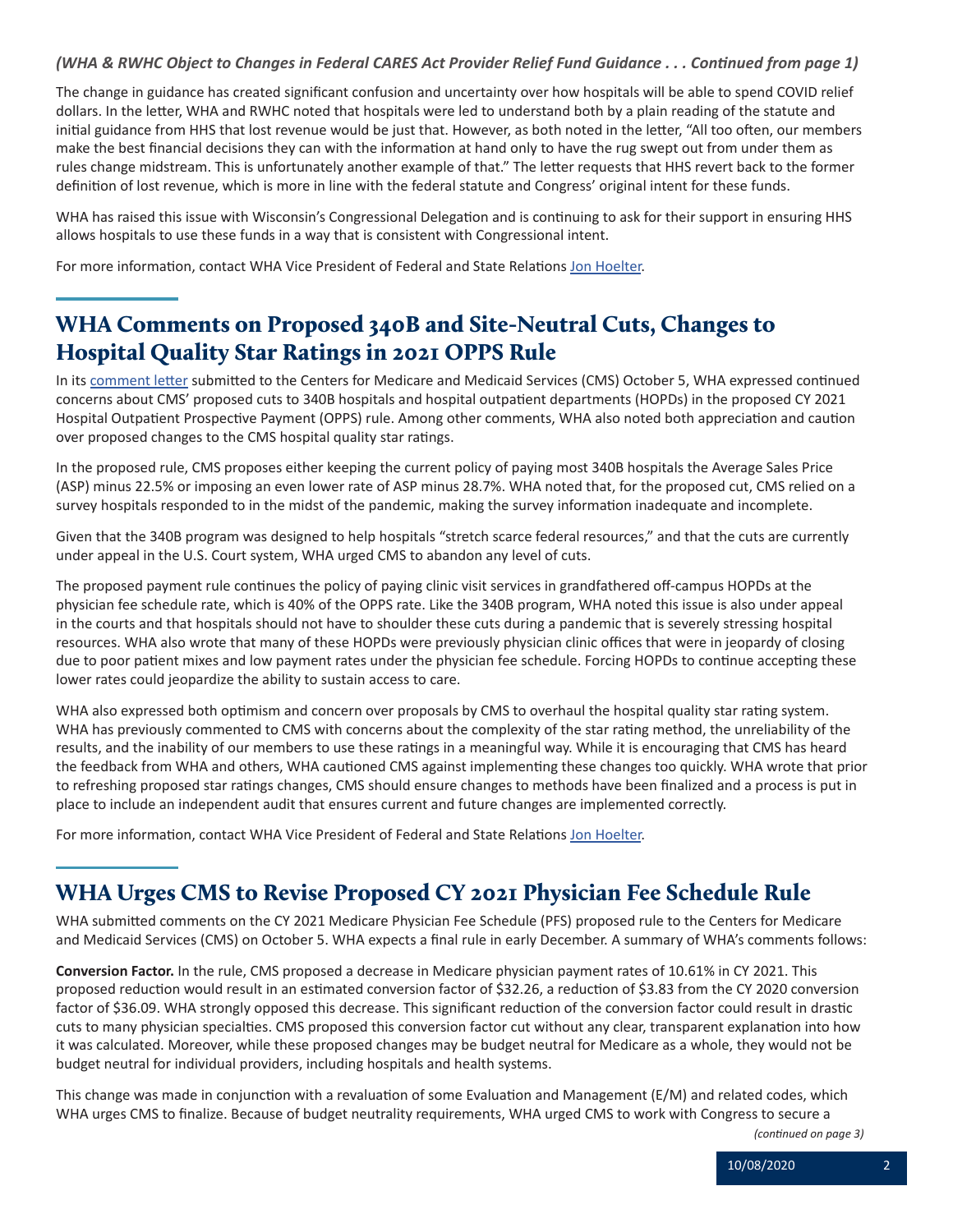## <span id="page-2-0"></span>Reminder – Community Benefits Stories Due Oct. 15!

WHA's annual Community Benefits report is an important way to highlight the crucial work hospitals do every day to support their communities. The report's collection of personalized stories about hospital and health system programs, including charity care, financial assistance and other hospital-supported initiatives, describes the positive impacts these programs have on patients, families and entire communities.

Go to <https://www.surveymonkey.com/r/2020CBstories>to submit your hospital's story with, whenever possible, a highresolution image. In particular, please submit stories related to **COVID-19 Efforts, Charity Care, Free Clinics** and other **Hospital-Supported Initiatives**.

Contact WHA Communications Manager [Shannon Nelson](mailto:snelson@wha.org) with any questions.

#### *(WHA Urges CMS to Revise Proposed CY 2021 Physician Fee Schedule Rule . . . continued from page 2)*

waiver of budget neutrality for the PFS for at least calendar years 2021 and 2022. Doing so would allow CMS to protect patient access to care by increasing payments for E/M visit codes without an overall cut to payments in excess of 10 percent.

If CMS cannot secure a waiver of budget neutrality from Congress, WHA asks CMS to delay the implementation of the revaluation of the E/M and related visit codes and the corresponding budget neutrality adjustment so as not to hinder the ongoing work hospitals and health systems must do in response to COVID-19.

#### *Telehealth flexibilities*

Highlights of the rule's telehealth provisions include:

**New category for adding telehealth services.** In the rule, CMS proposes to create a new category for adding telehealth services to the Medicare telehealth list. In this new Category 3, services added to the Medicare telehealth list during the public health emergency (PHE) for the COVID-19 pandemic, and for which there is likely to be clinical benefit but there is not yet sufficient evidence available to consider the services as permanent additions, will remain on the list through the calendar year in which the PHE ends.

WHA asked CMS to provide additional direction regarding the type of evidence CMS is looking for in order for these codes to qualify for more permanent inclusion. WHA also asked CMS to consider keeping Category 3 services on the list for a longer period of time than a calendar year. This would allow more time to gather evidence which would support or refute the permanent addition of these services.

**Audio-only services.** WHA members have emphasized the importance of retaining reimbursement for audio-only telehealth services that was authorized during the PHE. These services have literally been a lifeline for patients without internet access, whether or not they live in rural areas. Senior citizens especially benefit from audio-only services as they may not have computers or if they do, may not feel comfortable using them for telehealth visits. Our members also report that behavioral health patients have embraced the opportunity to receive services over the telephone.

Because CMS does not believe it has authority, without Congressional action, to permanently add audio-only services to the Medicare telehealth list it is not proposing to continue to recognize audio-only payment codes under the PFS in the absence of the PHE for the COVID-19 pandemic. However, it acknowledges that the need for audio-only interactions could remain as beneficiaries continue to try to avoid sources of potential infection.

In its comment letter, WHA strongly urged CMS to move forward with coding and payment for a service similar to the virtual check-in, but for a longer unit of time and a higher value that would allow for use of telephone. Even when the PHE ends, it is likely that many patients will not feel comfortable leaving their homes until a vaccine is widely available, and in those cases, telephone may be the only way some patients have to access providers, and not all of them will have a pre-existing relationship.

**Remote Patient Monitoring (RPM)**. CMS proposes to continue reimbursement policies for RPM that it established during the PHE, but only for established patients. WHA disagrees with this limitation and urged CMS to retain RPM for new patients, as has been permitted under the PHE.

**Virtual supervision definition.** For the duration of the PHE for the COVID-19 pandemic, for purposes of limiting exposure to COVID-19, CMS adopted an interim final policy revising the definition of direct supervision to include virtual presence of the

*(continued on page 5)*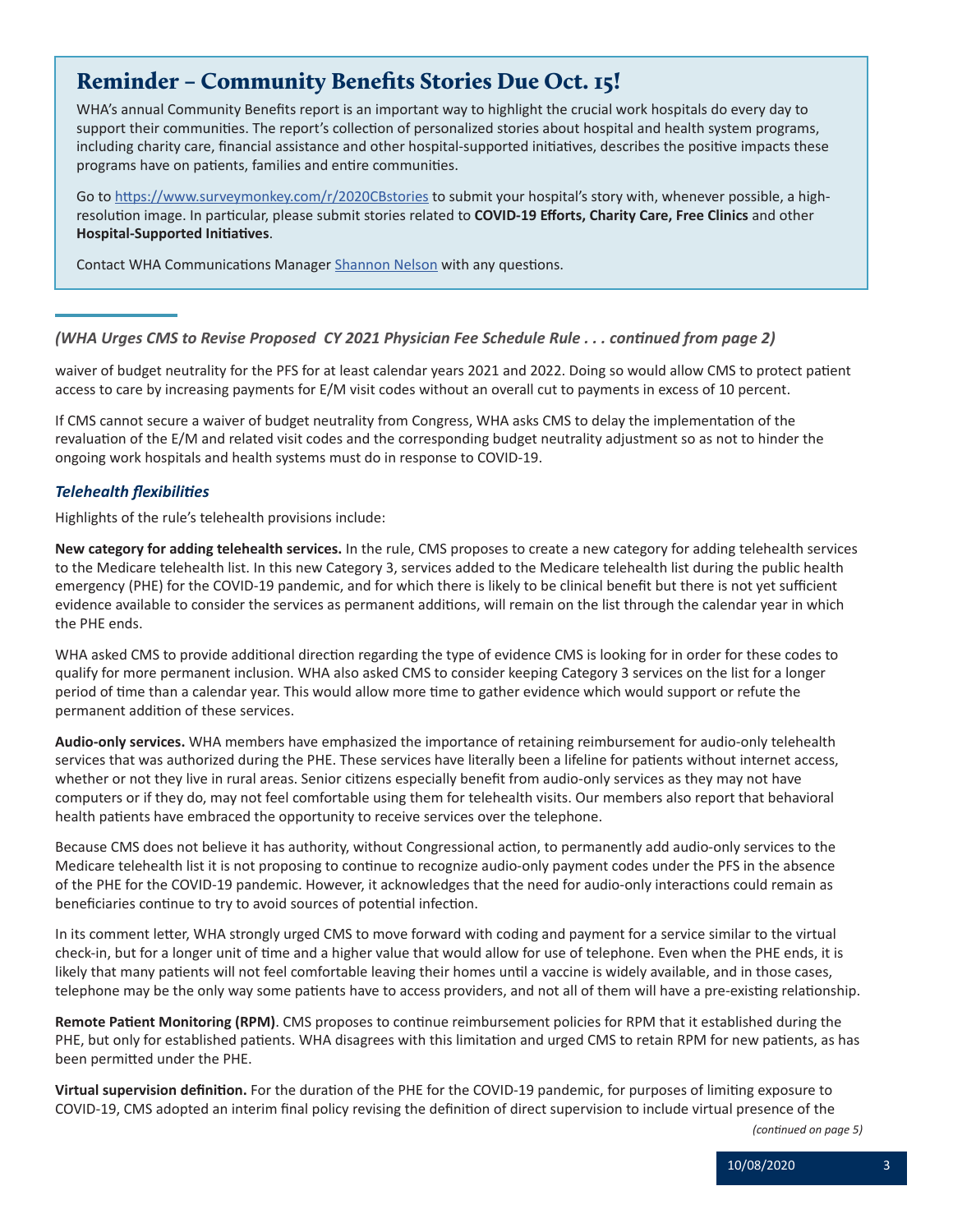## <span id="page-3-0"></span>Improvement of Hospital Data; WHA Information Center Created



On October 31, 2003 then WHA President Steve Brenton and Department of Administration (DOA) Secretary Marc Marotta put pen to paper, signing the

contract making transfer of hospital inpatient data collection from the Bureau of Health Information (BHI) to WHA official.





*From left: From the Department of Administration -- Sean Dilweg, Executive Assistant; James Johnston, Executive Policy and Budget Manager, and Marc Marotta, Secretary From left: WHA -- Steve Brenton, Laura Leitch, and Eric Borgerding*

"It's a crucial time in the world of

health care information," said Brenton, "a time in which WHA intends to lead, not follow."

As a result of this new partnership, Wisconsin hospitals were no longer assessed \$1.3 million per year to fund the data collection efforts and the number of FTEs to run the program decreased from 25 to 4. The WHA Information Center (WHAIC) modernized the data collection process from an older bulletin-board type submission to a current web-based application that allows for real-time editing. This new system also enabled

the collection of new categories of outpatient data and unlimited numbers of diagnoses, procedures and revenueline detail, within seconds. The entire process from data submission to validation is paperless, and quicker, reducing data set turnaround time to 4 months down from 18 months from end of quarter.

Click to see *The Valued Voice* [story from November 7, 2003](https://www.wha.org/ValuedVoice11-7-2003).

Today, WHAIC's data capabilities continue to help the public and policymakers access accurate and useful information while empowering health care entities to continue improving care. In addition to collecting its own important data sets, WHAIC has become a valuable resource for aggregating data from other sources and turning it into meaningful information. WHAIC's COVID-19 Situational Awareness Update is a leading resource for information related to the COVID-19 pandemic, including dynamic display of important trends is just one example.

WHAIC is also well-positioned to be a key resource to inform how health care will look in the future. One key area of focus includes using data to identify health care disparities. Continuing to add valuable data is essential to better understand the current, and future, health care world. To that end, the WHAIC has become the only hospital association in the country to attain status as a Certified Quality Entity (QE) under the Centers for Medicare & Medicaid Services' Qualified Entity Certification Program. This will enable WHAIC to eventually receive Medicare Parts A and B medical claims data and Part D prescription drug claims data for use in evaluating provider performance and to help inform policy decisions.

See the [WHA Information Center website](https://www.whainfocenter.com/).

# Register Today for WCMEW's Virtual Summit October Sessions

The Wisconsin Council on Medical Education and Workforce (WCMEW) is once again tackling the issue of Wisconsin health care workforce challenges with their annual education. This year, the education is coming to you by means of a virtual format with 1-2 sessions/month. Please [review the brochure](https://www.wha.org/WCMEW2020Summit) for session descriptions and registration information